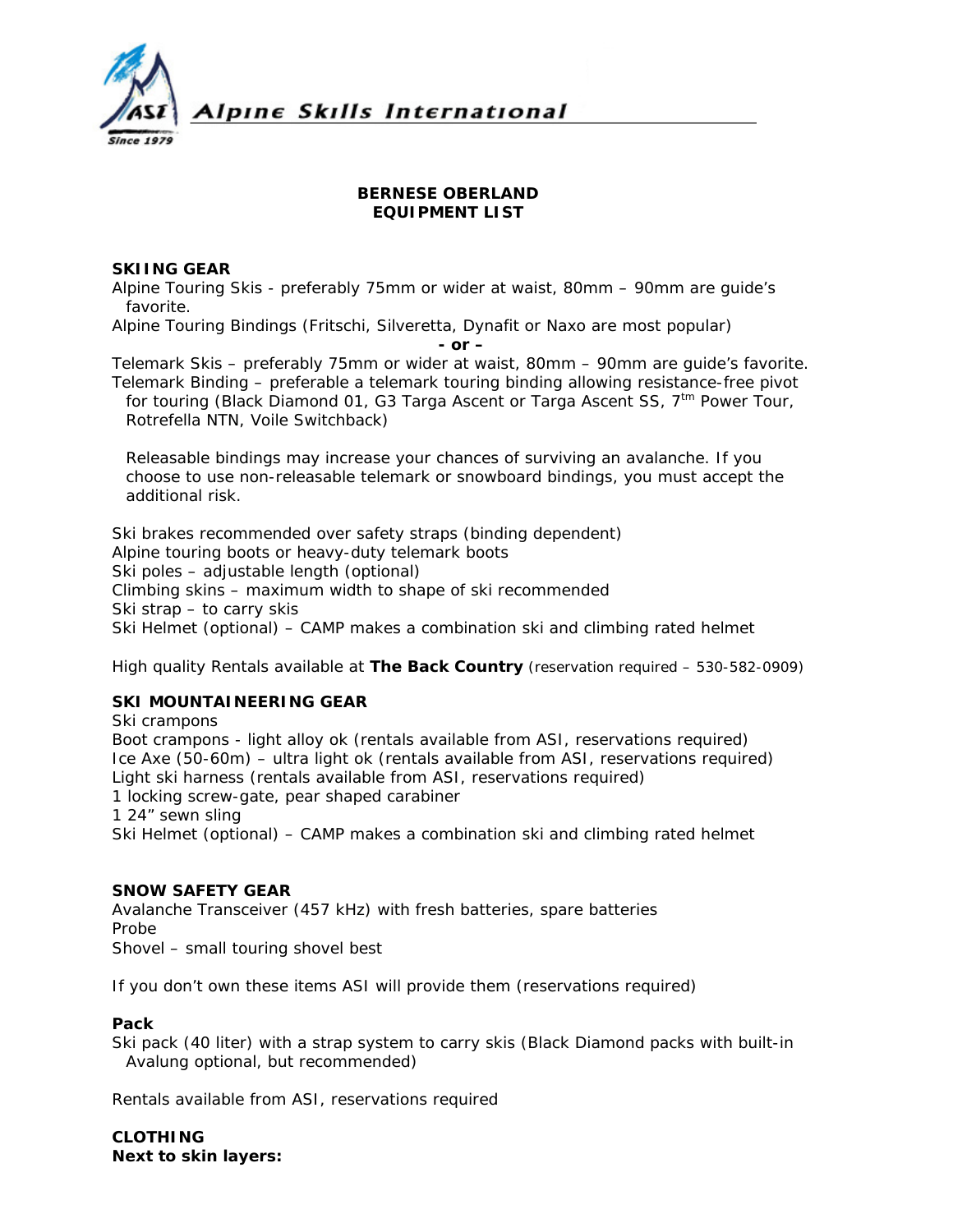Short sleeve T-shirts (2 pr.) – light merino wool or capilene Long sleeve light merino wool or capilene zip t-neck Merino wool or capilene briefs (3 pr.) Merino wool or capilene light long johns Ski socks (2 pr.)– wool/nylon blend or similar

### **Outer layers:**

Soft-shell jacket (lightly insulated) or fleece pullover or full zip Soft-shell mountain pants (AKA "guide pants" – synthetic stretch woven fabric) - Patagonia, Mammut or similar Puff jacket (nylon with synthetic insulation) Light outer shell (waterproof/breathable jacket and pants) Light wool or fleece hat Fleece neck gaiter for storm conditions Sun hat – with visor Gloves – medium weight, warm ski gloves and light gloves for spring conditions Bandana

*This is a recommended optimum layering system. Certain items may be substituted but combination of layers should equal the recommended list for warmth, moisture wicking, wind and precipitation resistance, weight and packability.* 

# **MISCELLANEOUS**

1-Liter water container or hydration system ½ liter steel thermos (optional) Sunglasses with side shields and retainer Goggles with light lenses for storm conditions Sunscreen – 30 SPF or greater (small amount in squeeze bottle) Lip balm – 30 SPF or greater Small personal first aid kit – Moleskin tape (protective heel applications required), bandaids, aspirin, personal meds Small toilet kit – toothbrush, toothpaste, 8-10 washn'drys, razor, small liquid soap, small deodorant Camera (optional) Small hand towel Light headlamp with fresh, long lasting batteries Small pocket knife Ear plugs

### **TRAVEL NEEDS**

Ski Bag Medium zippered duffel bag with pad lock (do not lock on airline flight) Clothing and footwear appropriate for winter continental travel Passport, Passport pouch Rescue Insurance information Credit Card

### **FOOD ON TOUR**

ASI will provide breakfasts and dinners along the tour. When we arrive at each hut in the afternoons, ASI will provide a round of hot water. Participants can make their own tea, instant coffee or other hot drinks to re-hydrate. Other drinks including beer, wine or additional water may be purchased individually.

Lunch Food:

Snack lunch food items can easily be purchased in Interlaken, additional chocolate bars can also be purchased at the huts along the way. Some people my wish to bring certain